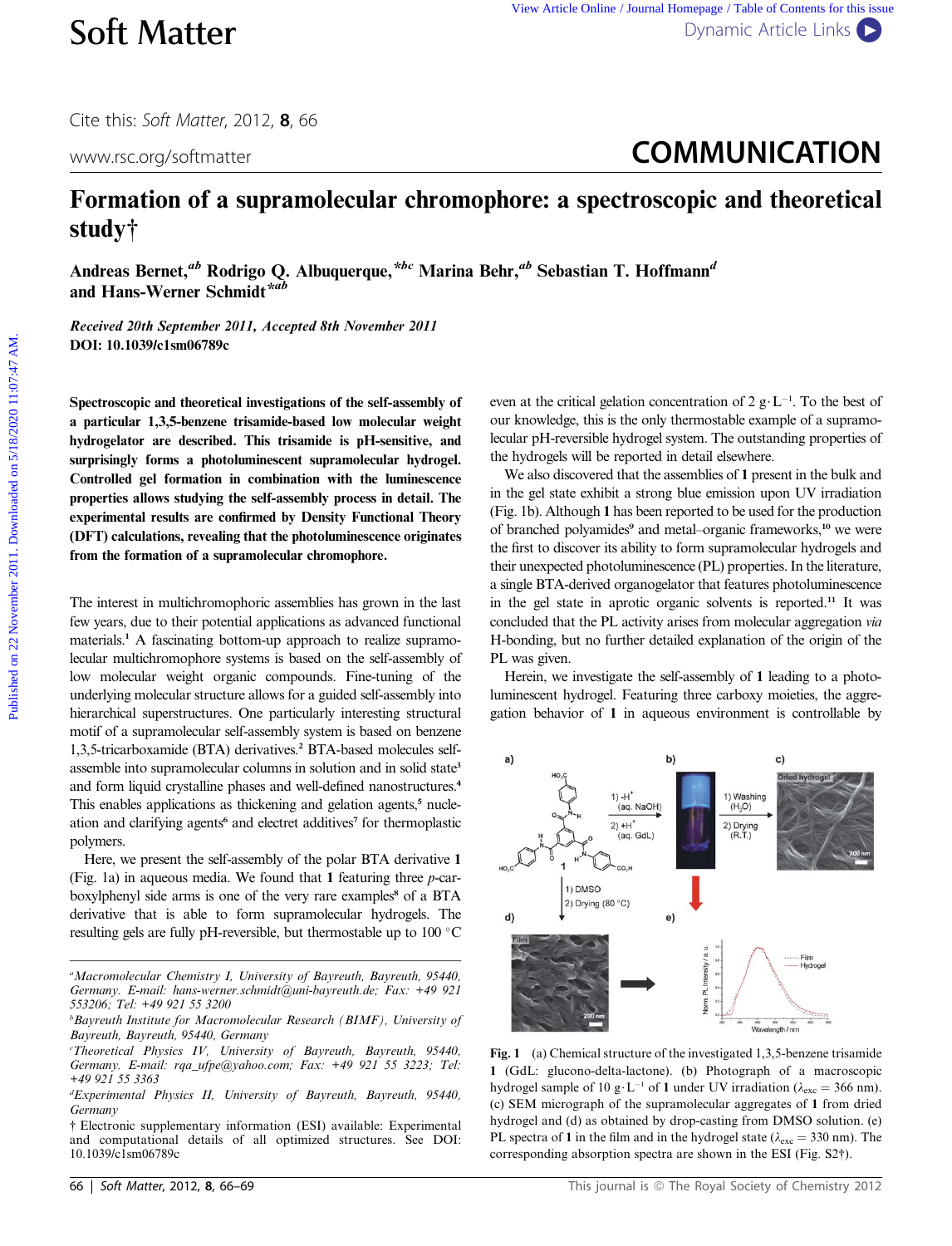changing the pH. When 1 is mixed with aqueous NaOH solution, it is transferred into the corresponding sodium salt 1Na which is readily water-soluble. Upon acidification the carboxylates of 1Na get protonated. This reduces the solubility, enables self-assembly and finally leads to the formation of a macroscopic hydrogel (Fig. 1b). Fig. 1c shows a SEM image of the dried hydrogel exhibiting a fibrillar three-dimensional network morphology. A different, but also nanofibrillar morphology is formed by casting a solution of 1 in DMSO and subsequent drying (Fig. 1d).

The steady-state PL spectra of 1 as dried film and in the hydrogel are shown in Fig. 1e. Although the morphologies obtained from the dried hydrogel and from the film sample look different, the obtained emission spectra are very similar. This indicates that the respective emitting excited states are the same, and that the morphological difference is only caused by different hierarchical superstructures of one common underlying assembly motif, caused by different conditions under which self-assembly of 1 takes place. Indeed, XRD spectra of both specimens (see ESI, Fig. S4†) indicate that in the film sample there is a much higher long-range order than in the xerogel sample. It has to be noted that PL was only observed in the presence of the supramolecular structures. In DMSO solutions at concentrations up to 10 g·L<sup>-1</sup> of 1, no PL was detectable with a standard PL setup.

In order to investigate the formation of the luminescent supramolecular hydrogel, it is necessary to decrease the pH slowly in a continuous and controlled manner. This can be accomplished by mixing an aqueous solution of 1Na with glucono-delta-lactone  $(GdL)$ <sup>12</sup>. The hydrogel of 1 is then gradually formed, which enables recording the luminescence spectra over time (Fig. 2).<sup>13</sup> Before the addition of GdL, no PL is observed (a). 2.5 min after addition, a first peak at ca. 380 nm is visible (b). This peak can be retrieved throughout the following absorption spectra (c to g). At 7.5 min, a second peak evolves at ca. 450 nm and is increasing over time showing a slight red-shift (c to g).

Before the addition of GdL, the highly charged 1Na is molecularly dissolved due to electrostatic repulsion as indicated by the absence of significant scattering signal in DLS experiments. After the addition of GdL, protons are released by the hydrolysis of GdL. From a statistical point of view, it is reasonable to assume that at first only one carboxylate per molecule of 1Na gets protonated. As this lowers the solubility, the partially protonated 1Na molecules start aggregating upon encountering each other. Two aggregation modes are possible: dimerization of two molecules via the carboxylic groups leads to "side-by-side" dimers (ESI, Fig. S7†), whereas the stacking of two molecules driven by triple hydrogen bonding of the amide groups and  $\pi$ – $\pi$  interaction of the aromatic cores yields energetically more favorable "on-top" dimers (ESI, Fig. S8†). Over time, with the further decrease of pH more and more of the initially formed dimers can aggregate into more extended columnar superstructures.

So far, only a few computational studies on BTA derivatives have been reported,<sup>2,14</sup> and the majority of the mentioned studies is focusing on the behavior of BTAs in organic solvents and polymer melts. Aiming to understand how the self-assembly of 1 influences the optical properties of the resulting aggregates, DFT and time-dependent DFT (TDDFT) calculations were carried out for the monomer, dimer, trimer and tetramer forms of 1. <sup>15</sup> The optimized geometries of monomer and tetramer (for dimers and trimer see ESI, Fig. S7–S9†) together with the highest occupied molecular orbital (HOMO) and lowest unoccupied molecular orbital (LUMO) are shown in Fig. 3a.



Fig. 2 (a) Photographs of a macroscopic sample of an aqueous solution of 10 g $\cdot$  L<sup>-1</sup> of 1Na before (a) and after (b to g) addition of GdL (images were recorded under UV irradiation,  $\lambda_{\text{exc}} = 366$  nm. Differences in color are caused by scattering effects and automatic white balance of the camera). (b) Corresponding PL spectra ( $\lambda_{\text{exc}} = 300$  nm. The noise is caused by the fast scanning speed that was chosen in order to avoid significant changes of the spectra during acquisition). (c) Photograph of inverted hydrogel sample after 24 h (although the pH value continuously decreases reaching a value of ca. 4.2 after 4 days, there are no significant changes in the PL spectra compared to the sample after 2 h (g)).

In the case of dimer, trimer, and tetramer, columnar stacking of monomer units takes place due to  $\pi-\pi$  interaction and triple hydrogen bonding of the benzene trisamide core. The presence of hydrogen-bonded amide units in dried hydrogel and bulk samples of 1 was experimentally proven by FT-IR (ESI, Fig. S5†). The calculated core distances are 3.37 A both for the dimer and trimer and 3.28 A for the tetramer, respectively. Although the dispersion correction seems to overestimate the  $\pi-\pi$  interaction, the calculated values are still in reasonable agreement with the results of the X-ray analysis of a dried hydrogel sample (3.47 A, see ESI, Fig. S4†) and in a typical range for  $\pi-\pi$  interacting systems. In addition to the interactions of the aromatic cores,  $\pi-\pi$  interactions of the phenylene units of the side arms can be recognized, leading to a bending of the aromatic side arms. However, it is reasonable to assume that this edge effect will be evened out when increasing the number of monomer units in a supramolecular column. Additionally, hydrogen bonding between carboxylic groups of different columns is likely to occur. This also will counteract the bending of the side arms. Collectively, the computed noncovalent intermolecular interactions lead to a columnar stacking of monomers of 1 with a twist angle of  $ca. 60^\circ$ . This fits very well in the packing model of BTA derivatives proposed by Meijer and co-workers.<sup>2</sup>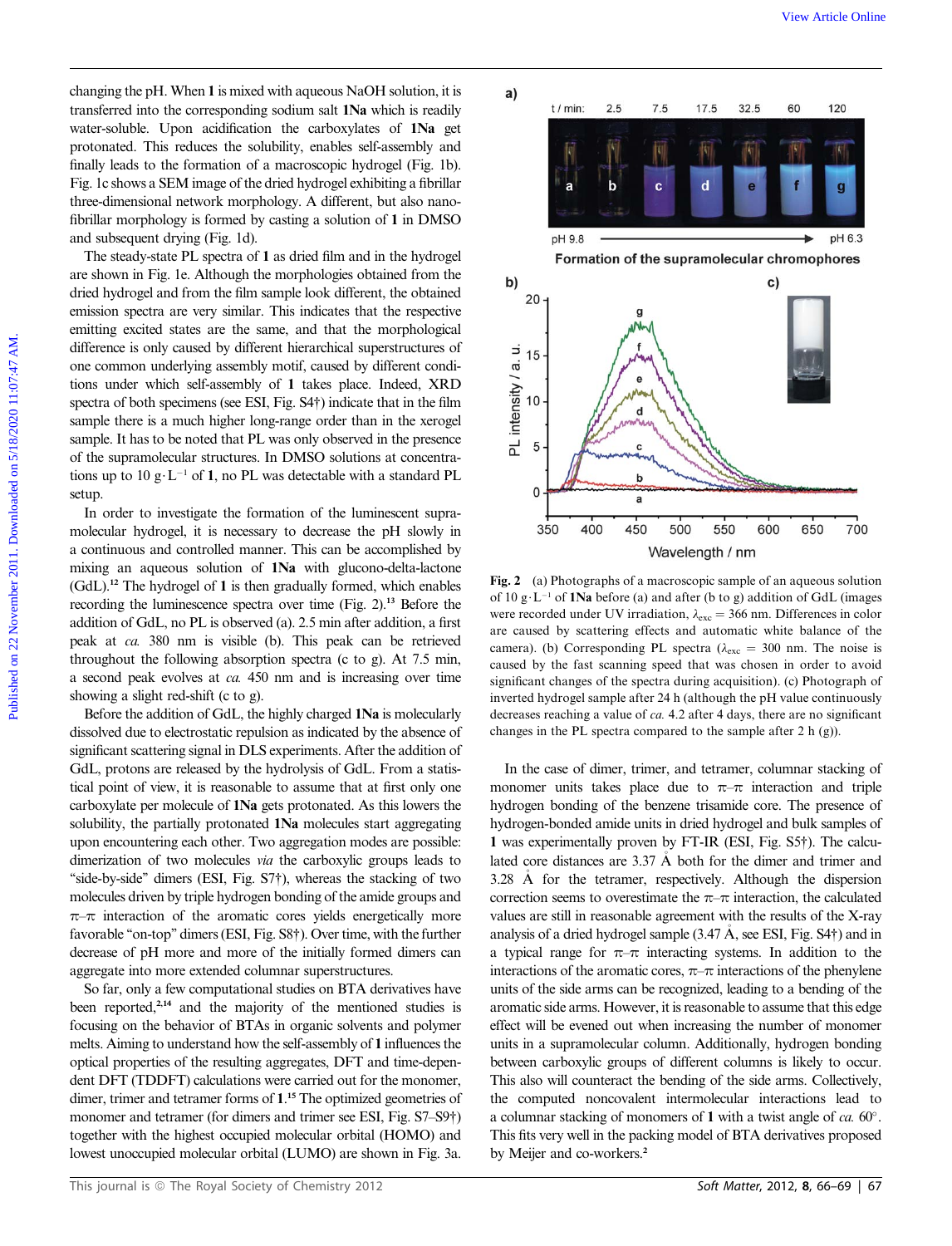

Fig. 3 (a) DFT optimized geometries of 1 as a monomer and a tetramer (top view and side view are shown) with the respective frontier molecular orbitals HOMO (blue/white) and LUMO (red/green). The atom labels are: carbon (green), nitrogen (blue), and oxygen (red). The hydrogens are omitted for clarity. The black dotted lines represent the stacking of the aromatic cores. (b) TDDFT calculated energies of the excited singlet  $(S_1)$  and triplet  $(T_1)$ states of aggregates of 1. The  $n$  values refer to the number of monomer units of 1.

The calculated  $S_1$  and  $T_1$  excited states of the monomer and the "on-top" dimer, trimer and tetramer are basically localized on the central aromatic cores, which are less exposed to solvent molecules, and shielding effect becomes more pronounced upon increasing the number  $n$  of monomer units of 1. This may explain the very similar emission spectra observed for supramolecular aggregates of 1 in different chemical environments as in the hydrogel and in the thin film. However, it has to be noted that the aggregates in the film and in the hydrogel are hierarchical superstructures of 1 with much larger  $n$  values than the calculated aggregates. In Fig. 3b, the calculated energy levels for aggregates of 1 having different  $n$  values are shown.

From monomer to tetramer, the energy levels are lowered, and the singlet–triplet splitting decreases. The strong hydrogen bonds between complementary amide groups inside the same supramolecular column, as well as  $\pi-\pi$  interactions, cause a considerable red shift in the energies of those excited states. This reflects the experimental findings during the controlled gelation/PL experiments. We assign the first visible peak in the PL spectrum to the formation of an ''on-top'' dimer. The second detected peak and its red-shift over time fit quite well to the build-up of aggregates of 1 with an increasing  $n$ .

A ''side-by-side'' dimer of 1 as the origin of the second peak is unlikely, as TDDFT calculations show that the corresponding energy values of  $S_1$  and  $T_1$  are comparable to those found for the monomer (see ESI, Table S1†), meaning that the experimentally observed red shift can only be reproduced by the calculations assuming the formation of the "on-top" dimer. Furthermore, we can also conclude that a bundling of several columns caused by dimerization of peripheral carboxylic groups of different columns has a negligible influence on the energy values of the underlying structures. This type of peripheral interactions leads to a rigidification of the whole supramolecular structure, thus resulting in smaller non-radiative rates and causing the well-known aggregation-induced emission enhancement.<sup>16</sup>

Additionally, DFT reveals that  $S_1$  and  $T_1$  computed for all aggregation forms of 1 are mostly described by  $HOMO \rightarrow LUMO$ excitations. These states have a strong charge transfer (CT) character, the charge being transferred from the peripheral side groups to the central aromatic cores.<sup>17</sup> Although HOMO and LUMO show only poor overlap, transitions to higher-lying excited states, which are described by  $(HOMO - x) \rightarrow (LUMO + y)$  excitations, do possess much larger oscillator strength and still exhibit CT character. After absorption, energy transfer to defects may also play a role in the emission.<sup>18</sup>

In agreement with the literature, all amide groups within a supramolecular column are pointing to the same direction, giving rise to a strong macrodipole.<sup>19</sup> This may explain the CT character of the excited states of supramolecular aggregates of 1, as a spatial charge separation can stabilize the macrodipole. However, it is important to remember that the structure shown in Fig. 3 is a very simplified model that helps to understand the experimental results. Therefore molecular dynamics simulations are necessary to achieve a more complete representation of the aggregates, since a great number of interactions are expected to be present in the film and in the gel.

#### **Conclusions**

The solid-state luminescence of 1 in combination with the pHcontrollable self-aggregation in aqueous media has proved to be highly useful to investigate the self-assembly process of the widely used BTA motif. DFT and experimental results strongly suggest that the blue luminescence recorded for the film and the hydrogel of 1 arises exclusively from supramolecular columnar stacks with a large number of monomers. The strong CT character of the calculated excited states, together with their well-shielded electron densities, suggest that 1 is an excellent candidate to be used as a model system for new functional supramolecular materials like non-covalent molecular wires.